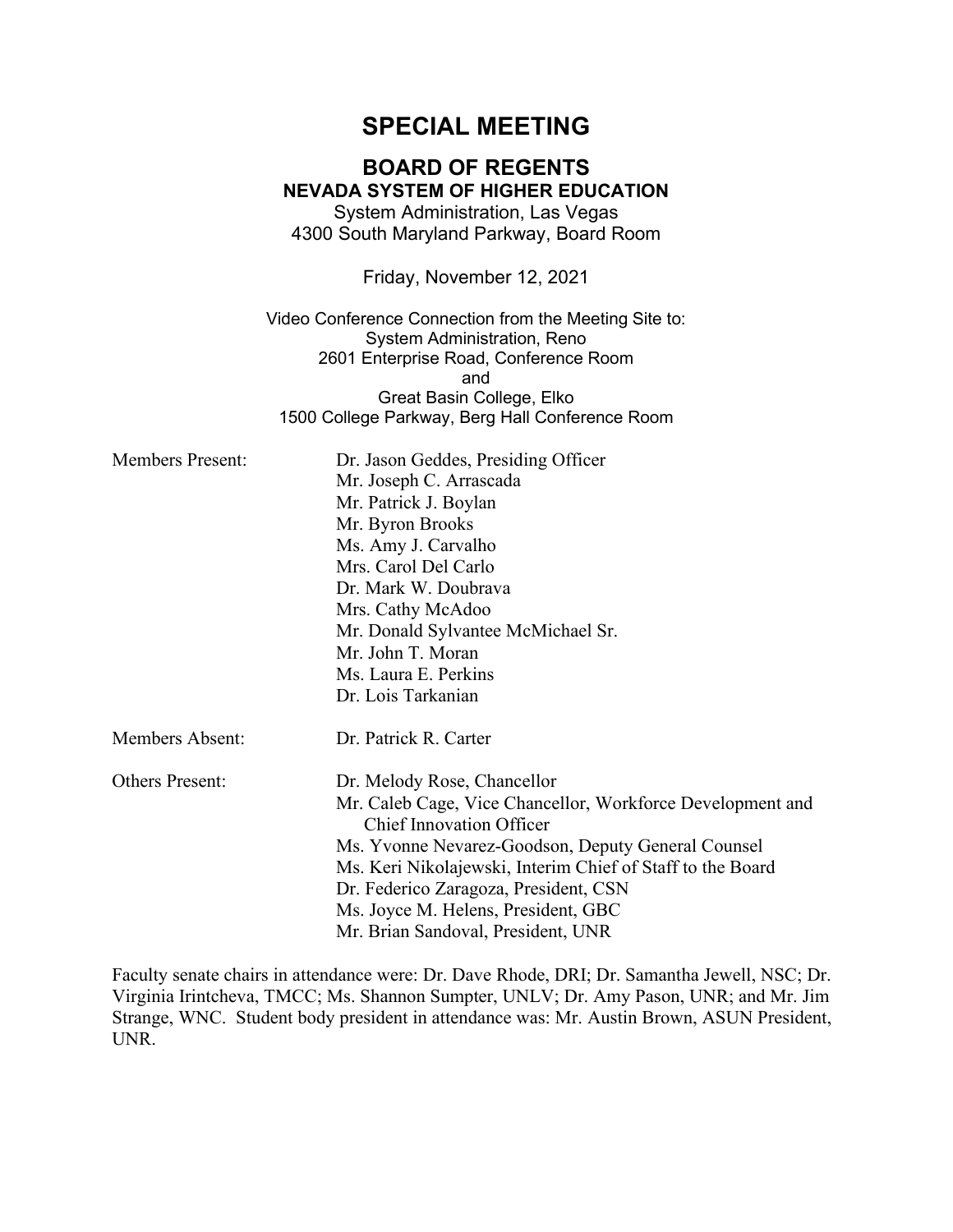Ms. Rosalie M. Bordelove, Chief Deputy Attorney General, Boards and Open Government Division, was also in attendance.

Regent Geddes called the meeting to order at 8:00 a.m. with all members present except Regent Carter. Regent Geddes announced per Title 1, Article IV, Section 3 of the Board of Regents *Handbook,* he would be Presiding Officer Pro Tempore. Regent Brooks led the Pledge of Allegiance.

### 1. Information Only – Public Comment

The following individuals spoke or provided written public comment in appreciation of Regent Cathy McAdoo's years of dedicated service to students and Nevada:

- $\triangleright$  John Tierney
- Caroline McIntosh *(McIntosh.Caroline11.12.21 on file in the Board Office.)*
- Stacy Smith *(Smith.Stacy11.21.21 on file in the Board Office.)*

Mr. David Dazlich stated the Las Vegas Chamber of Commerce believes that the existing Board leadership must be replaced with members that have not previously held the positions of Chair and Vice Chair to adopt a new and transparent approach towards governance.

2. Action Taken – Election of Officers Pro Tempore – In accordance with the decision of Chair Cathy McAdoo and Vice Chair Patrick R. Carter to temporarily relinquish their positions as elected officers of the Board, an election of officers pro tempore was conducted. The Board elected Regent Carol Del Carlo as Chair Pro Tempore and Regent Amy J. Carvalho as Vice Chair Pro Tempore to serve through the conclusion of the internal complaint investigation or through the conclusion of the current term ending June 30, 2022, whichever occurs first.

Regent McAdoo stated she received an email on November 11, 2021, at 10:08 p.m. from Deputy General Counsel Yvonne Nevarez-Goodson advising her to disclose and abstain from the vote. Out of an abundance of caution, she will do that because there was no appropriate time for her to process all of the information that was sent to her.

Regent McAdoo read the following disclosure and abstention statement that was sent to her: "The purpose and scope of this agenda item is to select temporary new board leadership as a result of my voluntary, temporary resignation during the pendency of an internal investigation of a confidential personnel matter in which I am personally named. I have an obligation as a public officer and representative of the Board to avoid conflicts of interest and protect the public's trust in government under the Nevada Ethics Law (NRS 281A.020). As this agenda item directly relates to these underlying allegations, it affects my personal interests, including my ongoing pecuniary interest in my position as a Regent, I will be abstaining from voting on this agenda item. I have consulted with legal counsel for the Board, by way of receiving this in email, to understand my obligations under the Ethics Law and our Regent Code of Ethics under our Bylaws, and I agree that it is in the best interests of the public to ensure independence and transparency in this process. Therefore, I am disclosing this conflict and will abstain from voting on the agenda item."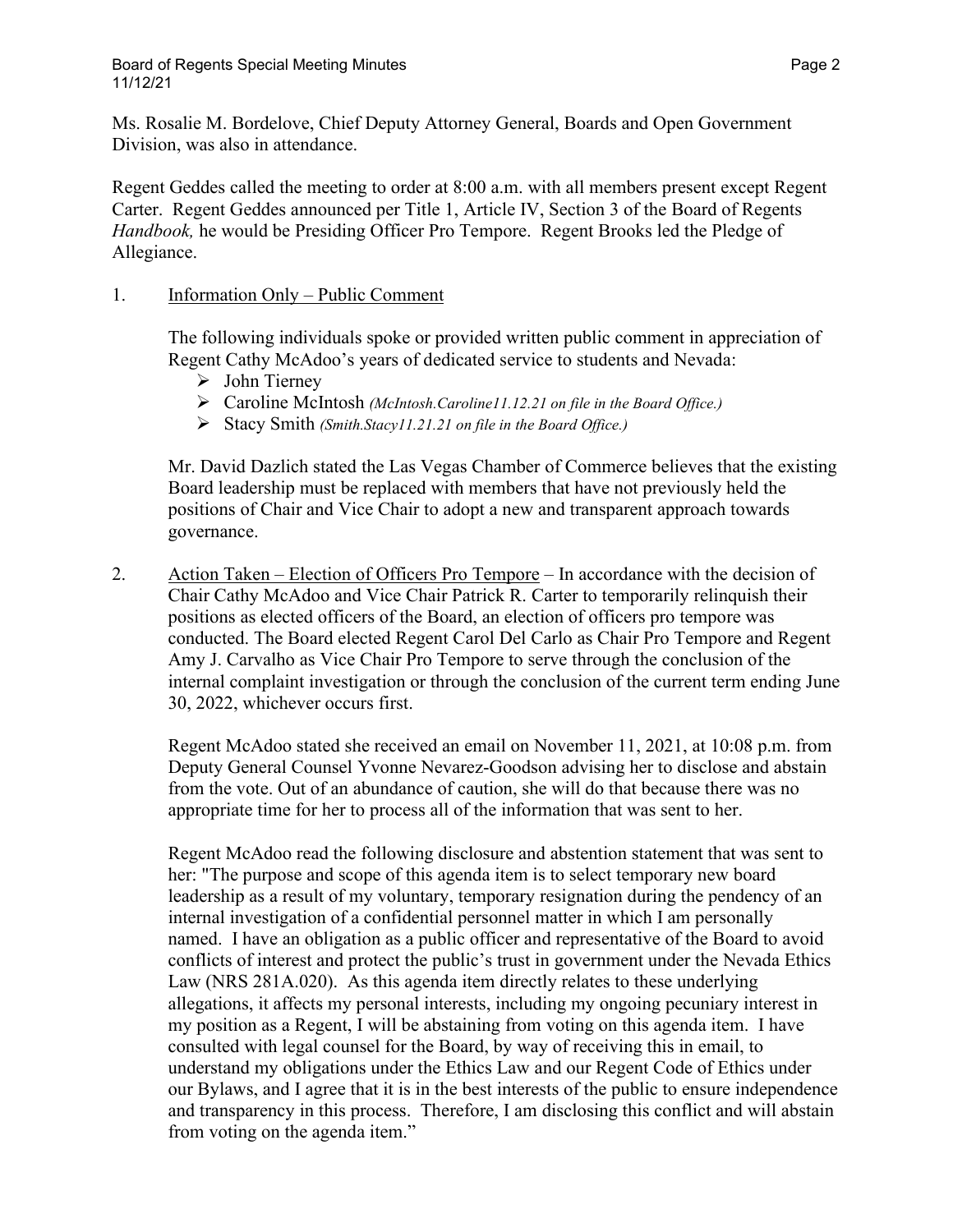#### 2. Action Taken – Election of Officers Pro Tempore – *(Continued)*

Regent Moran nominated Regent Del Carlo for Chair Pro Tempore and Regent Carvalho for Vice Chair Pro Tempore.

Regent Perkins nominated Regent Arrascada for Chair Pro Tempore and Regent Brooks for Vice Chair Pro Tempore.

Regent Moran asked for consideration of his motion on the floor. Presiding Officer Geddes stated that a second on the motion is not required during elections and he would take independent roll call votes for separate nominations on the elections.

Regent Moran asked for clarification about who is eligible to vote concerning the vacated positions under the Bylaws. Deputy General Counsel Nevarez-Goodson acknowledged the disclosure and abstention from Regent McAdoo, which was based upon her advice because the agenda item affects her resignation as a result of a pending personnel action in which she was named, and that the same advice would have applied to Regent Carter if he were present.

1. Chair Pro Tempore

Regents Carvalho, Del Carlo, Doubrava, Geddes, McMichael, Moran, and Tarkanian voted for Regent Del Carlo for Chair Pro Tempore. Regents Arrascada, Boylan, Brooks, and Perkins voted no. Regent McAdoo abstained. Regent Carter was absent.

Regents Arrascada, Boylan, Brooks, Geddes, and Perkins voted for Regent Arrascada for Chair Pro Tempore. Regents Carvalho, Del Carlo, Doubrava, McMichael, Moran, and Tarkanian voted no. Regent McAdoo abstained. Regent Carter was absent.

Regent Del Carlo was elected Chair Pro Tempore.

2. Vice Chair Pro Tempore

Regents Carvalho, Del Carlo, Doubrava, Geddes, McMichael, Moran, and Tarkanian voted for Regent Carvalho for Vice Chair Pro Tempore. Regents Arrascada, Boylan, Brooks, and Perkins voted no. Regent McAdoo abstained. Regent Carter was absent.